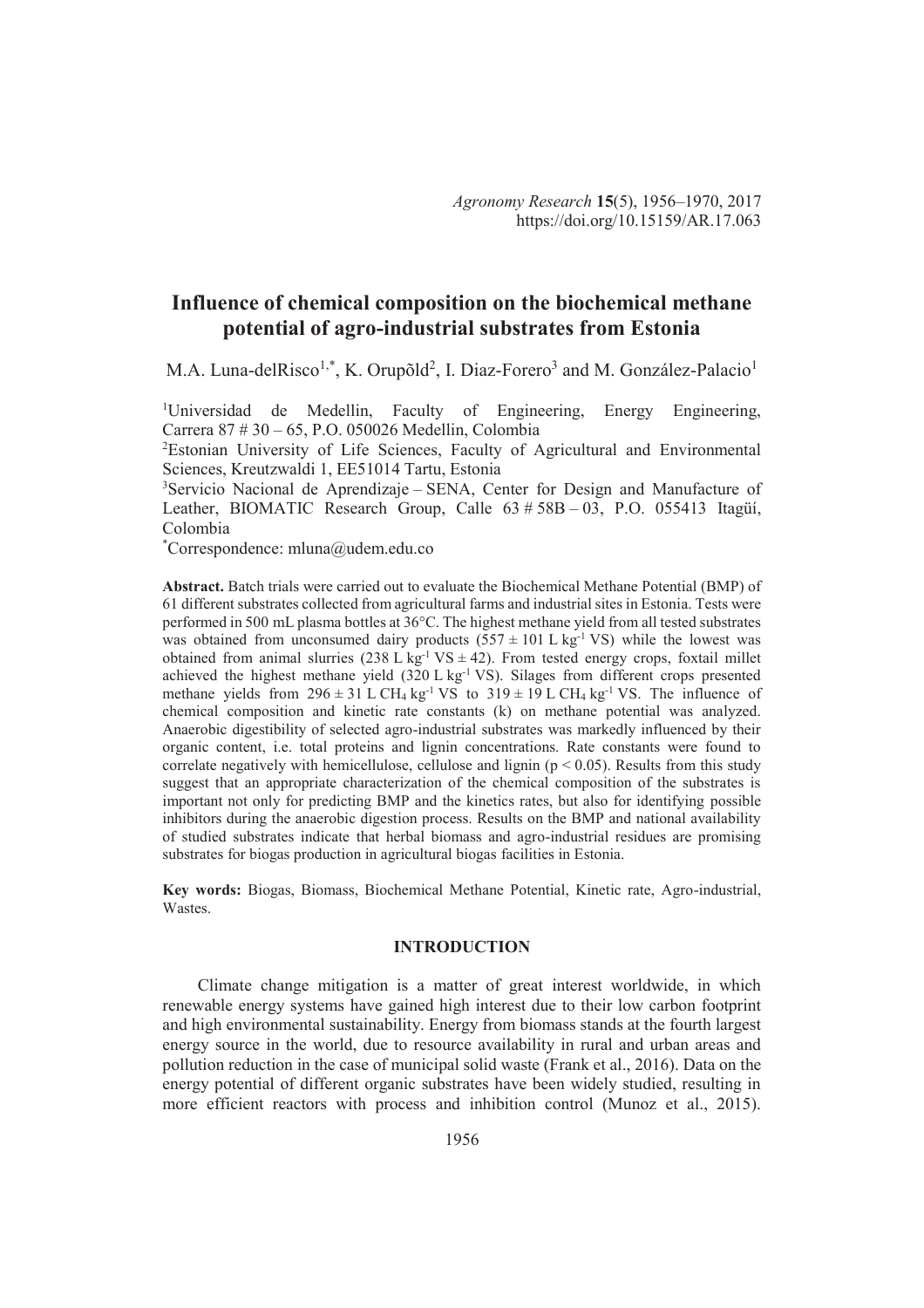However, bioreactors with incorporated instrumentation, control and automation are very rare in developing countries, due to economic and training skills limitations.

Research projects in northern European countries have extensively study biomass availability, chemical characteristics and its influence on the energy potential to identify substrates with high potential for the energy industry. Among the most suitable substrates are forestry and agricultural residues, sewage and industrial organic wastewater, municipal solid wastes and livestock and poultry slurries (Gissen et al., 2014).

Several studies have been conducted on the assessment and comparison of biogas and methane potential of different substrates at different experimental scales (lab, bench, pilot and industrial scale). However, few studies have been conducted on the comparison of different biomass residues and its relation between the chemical composition and the bioenergy potential. Those studies usually report data on no more than 10 different substrates. Correlation of methane potential with different parameters of biomass composition have widely been studied. Results obtained have consolidated predictive models of specific methane yields from different sources of biomass. The most studied correlations between methane yield and chemical composition of biomass are cellulose, hemicellulose, crude fat, acid detergent lignin (ADL), acid detergent fiber (ADF) (Herrmann et al., 2016). However, results from those studies are limited to: 1) few datasets mainly from residual biomass and 2) correlations between methane yield of different substrates ratios or samples of the same crop species.

Studies from different protein-rich substrates have shown to have great potential for methane production. Unfortunately, high concentration of such materials may cause anaerobic digestion instability due to the release of ammonia nitrogen  $(NH_3-N)$ . Ammonia, which is released from the degradation of amino acids during acidogenesis, has been identified as a common inhibitor for different microorganisms involved during the anaerobic digestion process, in which the most sensible are the methanogens (Yuan & Zhu, 2016). Low methane yields have been attributed to insufficient ammonia nitrogen  $(500 \text{ mg } L^{-1})$  due to low microbial activity and buffering capacity, while excessive concentration ( $> 5,000$  mg L<sup>-1</sup>) may result in biogas inhibition (Yenigün & Demirel, 2013).

Anaerobic degradation of biomass is reduced by enfolded cellulose and hemicellulose in lignin. This is explained by limited accessibility of particulate substrate by microorganisms during the hydrolytic phase (Herrmann et al., 2016). The synthesis of complex polymers is fundamental for enzyme penetration and efficient biodegradation during all steps of anaerobic digestion: hydrolysis, anaerobic fermentation and methanogenesis.

Nutrients are categorized as micronutrients (also known as trace elements) and macro-nutrients. It is very important to check nutrient concentration at first to avoid poor performance of anaerobic digestion or biogas inhibition. Trace elements are one of the significant factors for micro-organisms growth and activity as they play an essential role for many physiological and biochemical processes. Lack of understanding of metabolic behavior of trace element requirements of methanogens could result in low methane yields, acidification and process instability during anaerobic digestion of energy crops. Therefore, proper nutrient concentrations in the digester is important for enhancement of methane and biogas production and process stability. Poor management of process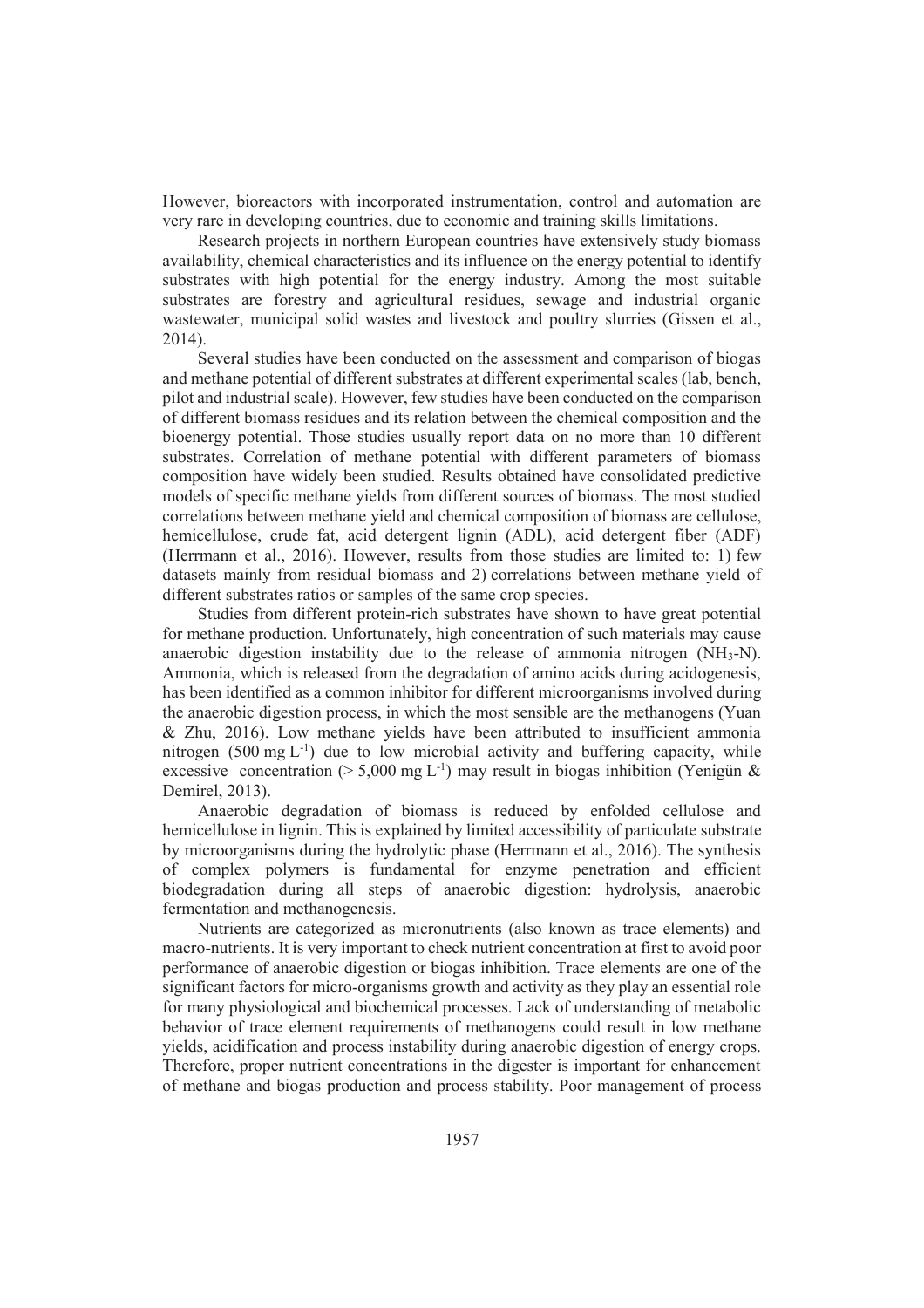control could derivate in high concentration of trace elements in the digestate triggering possible toxicity risks during its disposal and/or utilization as biofertilizer.

Degradation rate of compounds can be described by a means of a differential kinetic equation. Methane prediction of a specific substrate can be achieved by knowing the biodegradation kinetics. The first order kinetic constant (k) represents a measure of biodegradability rate. The higher the k value, the higher the biodegradability of the substrate in the digestate.

In Estonia, there is estimated an area of around 286 thousand hectares of abandoned agricultural land that can be considered for cultivation of energy crops and around 128 thousand hectares of semi-natural grasslands (Astover et al., 2008). The calculated theoretical herbal biomass production is up to 2 billion tons per year (Roostalu & Melts, 2008). In Estonia, there are other agro-industrial sources of biomass that can also be considered for the production of biogas, such as fermentation slops from brewery industry, unconsumed milk products, grain mill residues, etc. Nowadays, Estonia has 18 biogas plants, in which 5 are based on agro residues.

The novelty of the present research study stands on the correlation analysis of dataset obtained from the chemical composition of 61 different agro-industrial residues and its relation with the methanogenic potential and the kinetic rate constants. The aim of this study is to evaluate methane yield of the main agro-industrial substrates of Estonia and to identify main chemical parameters that affect methane yield.

# **MATERIALS AND METHODS**

# **Inoculum**

The inoculum was collected from an anaerobic reactor from a facility located at Tallinn, Estonia. The reactor works as part of a wastewater treatment plant (Estonia). Sludge samples collected were gently stirred and filtered with a 2 mm mesh to remove large particles. For the trials, the sludge was previously incubated for one week at mesophilic temperature (36 °C) under a headspace of  $N_2$ /CO<sub>2</sub> (80:20) for degasification (consumption of residual organic matter). The main characteristics of the inoculum were as follows: total solids (TS) 22.1 g  $L^{-1}$ , suspended solids (SS) 15.7 g  $L^{-1}$ , volatile suspended solids (VSS)  $598 \text{ g kg}^{-1}$  SS.

#### **Feedstock**

Based on biomass availability, 61 substrates were collected from different locations (agricultural farms and industrial sites) in Estonia. The substrates selected were: energy crops (jerusalem artichoke with and without flowers, sunflower collected at 2 different periods, hemp collected at 2 different periods, Amur silvergrass, energygrass and millet), silages (grass, maize, alfalfa, timothy grass and red clover), hay, animal slurries (cattle and pig) and agro-industrial residues such as brewery residues (distillery slops) and grain mill residues (aspiration dust, bran and flour) and unconsumed milk products. For the case of energy crops, i.e. silage and hay samples, they were conditioned by milling to achieve particles size of 1 mm. All samples were stored in plastic boxes in a fridge at 4 °C before use.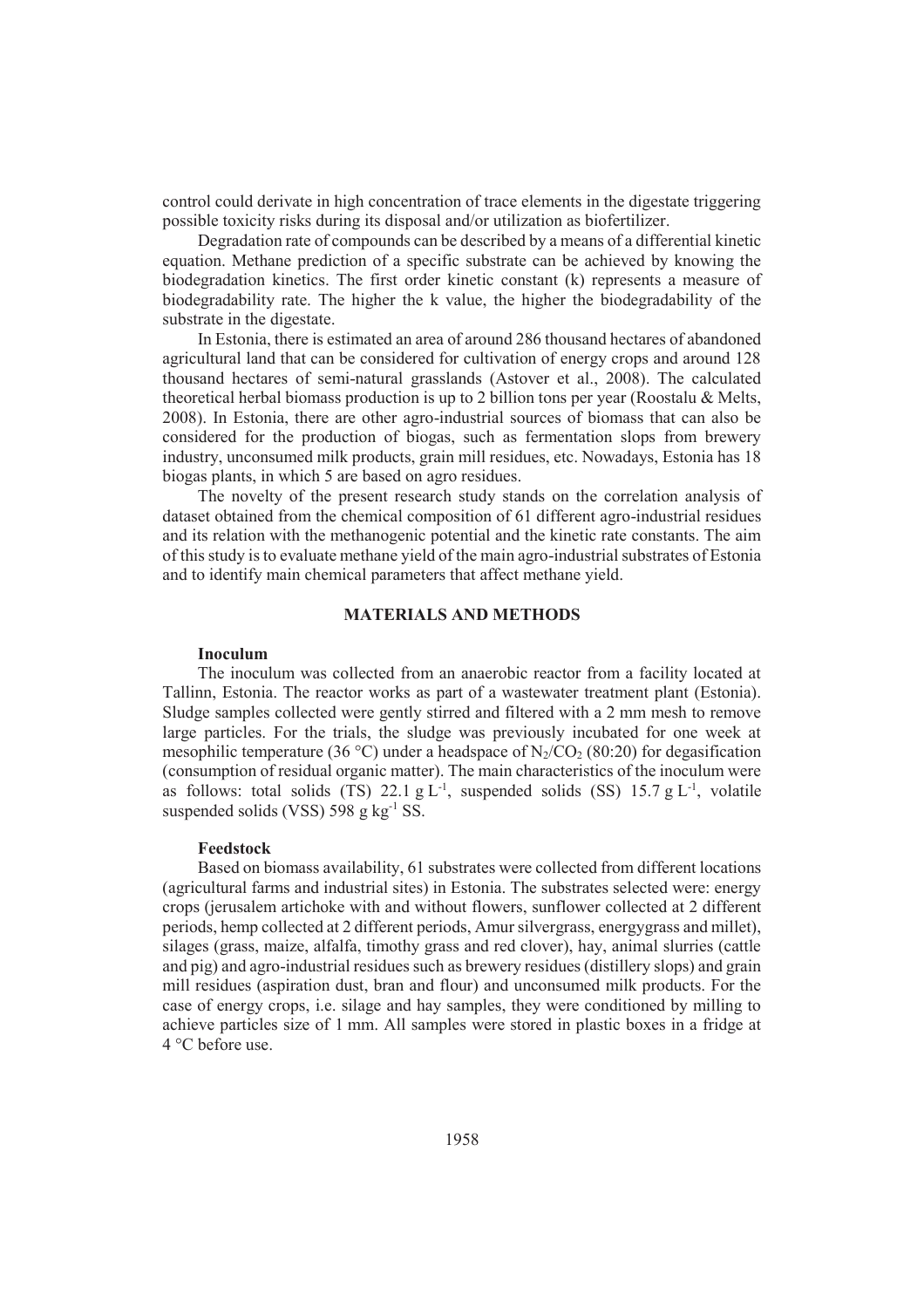## **Experimental procedure**

The Biochemical Methane Potential (BMP) test performed in this study was based on a modified version of the guidelines described by Owen et al. (1979). The experiment was carried out in triplicate using 575 mL plasma bottles containing 150 mL of inoculum (in-reactor biomass concentration  $7.26 \text{ g VSS L}^{-1}$ ) and  $0.3 \text{ g TS of each substrate.}$ Distilled water was added to reach an effective volume of 200 mL. A set of 3 bottles without substrate were prepared for each batch to study the methane production of inoculum (blank test). Previous work (Luna del-Risco et al., 2011) has indicated that inoculum collected from Tallinn wastewater treatment plant is sufficient in providing the nutrients necessary for operating a successful BMP test and thus no additional nutrient medium was added. The bottles were closed and the headspace was flushed with  $N_2/CO_2$  (80:20). Test bottles were incubated at 36 °C in a set of Mermet isothermal chambers. Samples were incubated for up to 78 days, and stirred manually twice a day. Biogas production and gas composition were determined periodically. Cumulative methane yield was calculated as the sum of methane produced over the incubation period minus the methane yield in blank test. Biogas production was expressed at standard conditions (0 °C, 1 atm.) per kilogram of TS or VS of substrate added to the test.

The rate of degradation of substrates was assumed to follow the first–order kinetics as done by Gunaseelan (2009). Methane production was modeled by fitting the experimental data with the first-order decay rate model (Eq. 1) in GraphPad 5.0.

$$
B = B_{\text{max}} \left[ 1 - \exp\left(-k \cdot t\right) \right],\tag{1}
$$

where *B* is the cumulative methane yield  $(L \log^{-1} TS \text{ or } L \log^{-1} VS)$  at time t (days);  $B_{max}$  is the maximum methane yield (L kg<sup>-1</sup> TS or L kg<sup>-1</sup> VS) and *k* is the first-order decay rate constant  $(1 d^{-1})$ .

## **Analytical methods**

Substrates were analyzed for pH, total solids (TS), volatile solids (VS), total organic carbon (TOC), total nitrogen (TN), neutral detergent fiber (NDF), acid detergent fiber (ADF), lignin (ADL), calcium (Ca), phosphorus (P), magnesium (Mg) and potassium (K). pH was measured by a Sentron 1001pH to check samples. TS was measured by drying substrates for 24 hours at 105 °C and VS by incineration at 550 °C for 2 hours. TOC was determined by catalytically-aided platinum 680 °C combustion technique (Shimadzu TOC-V), TN was determined by copper catalyst Kjeldhal method using a Kjekltec Auto 1030 and total proteins (TP) were calculated by multiplying total nitrogen values by a factor of 6.25 (TP = TN $*6.25$ ) in the case of plant biomass and by a factor of 6.38 for milk proteins (Merrill & Watt, 1955, Merrill & Watt, 1973). NDF and ADF were determined using a Foss Tecator Fibertec 1020. Lignin was determined as described by AOAC 973.18 method. On the basis of NDF, ADF and ADL analysis, hemicellulose (NDF-ADF) and cellulose (ADF-ADL) concentrations were calculated as proposed by Van Soest et al. (1991). Ca, P and Mg were determined using a Fiastar 5000 following the o-Cresolphthalein complexone method (Connerty & Briggs, 1966), the stannous chloride method (ISO/DIS 15681-1, 2001) and the titan yellow method (Heaton, 1960), respectively. Total fat and proteins concentrations of unconsumed milk products were taken from the manufacturer.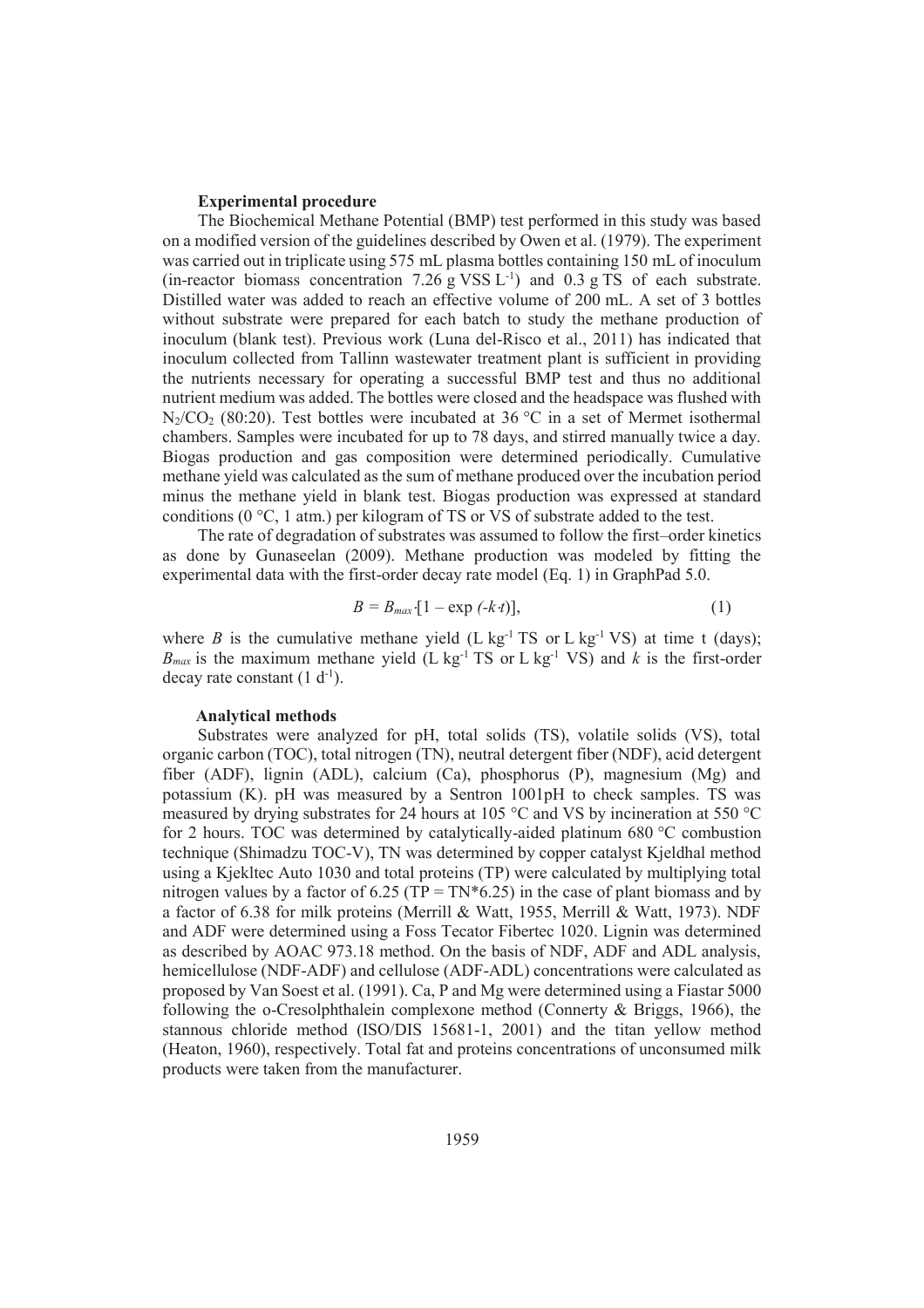Biogas production was measured by pressure increase in test bottles using a calibrated pressure transducer  $(0-4 \text{ bar}, \text{Endress} \& \text{Hauser}),$  equipped with needle and a valve to avoid gas leakages during measurements.

Methane content was analyzed chromatographically using a gas chromatograph (CP-4900 MICRO-GC, Varian Inc., Palo Alto, CA 94304) that was equipped with an ultra-low volume thermal conductivity detector (TCD) and two columns (molecular sieve 5A and Porapak Q), with the former for analyzing gaseous hydrogen  $(H<sub>2</sub>)$ , oxygen  $(O<sub>2</sub>)$ , methane (CH<sub>4</sub>), carbon monoxide (CO), and nitrogen  $(N<sub>2</sub>)$ , and the latter for carbon dioxide  $(CO<sub>2</sub>)$ . The operating conditions for the micro-GC were 10 s for stabilization, 100 ms for sample injection, 30 s for sampling, 120 s for running, and 8 s for backflushing. The temperatures for the sampling line, columns, and the injector were set at 50, 80, and 110 °C, respectively. Argon at a pressure of 4.2 kg cm<sup>-2</sup> was used as the carrier gas and its flow rate was automatically controlled by the micro-GC. Methane yield was expressed as normal L  $(273 \text{ K and } 1.013 \text{ mbar})$  per kg of VS  $(kg^{-1}VS)$ .

#### **Statistical analysis**

The dependence of methane potential, (i.e. highest cumulative methane yield achieved in the BMP test, and rate constant values, k) on the chemical composition of substrates was studied by correlation analysis. Statistical analyses were performed with STATISTICA version 8.0.360.0 (Statsoft, Inc.) using the Shapiro–Wilk's test for normality. Correlation analysis was done by calculating Pearson's correlation coefficients (r) and their significance levels *p*. *p*-values below 0.05 were regarded as significant.

# **RESULTS AND DISCUSSION**

# **Chemical composition of substrates**

Results on the chemical composition of substrates analyzed are presented in Tables 1, 2 and 3. Due to a wide variety of substrates from different sources, a specific set of analyses were considered for each group independently. Lack of information for some parameters was due to errors in the chemical characterization.

Overall, results obtained in this study are consistent with the findings of other authors. Chemical composition of silages and hay (Tables 1 and 2) is very similar to that reported by Amon et al. (2007) and Dinuccio et al. (2010). Concentrations of macro and micro-nutrients found in this study (Table 1) are similar to the findings of Baležentienė & Mikulionienė (2006) for timothy silages (P: 2.8 g kg<sup>-1</sup> TS; Ca: 2.1 g kg<sup>-1</sup> TS; Mg: 0.4 g kg<sup>-1</sup> TS; K: 27.1 g kg<sup>-1</sup> TS). Organic content and fiber concentrations found in animal slurries (Table 2) appear to be consistent with the findings of Thygesen et al. (2014). Chemical composition of energy crops (Table 2) is within the same range of that found by other authors (Mursec et al., 2009; Klimiuk et al., 2010; Pakarinen et al., 2011; Uusitalo et al., 2014). Chemical composition of unconsumed dairy products and selected agro-industrial residues (Table 3) was similar to the results from Dubrovskis et al. (2009) and Dinuccio et al. (2010).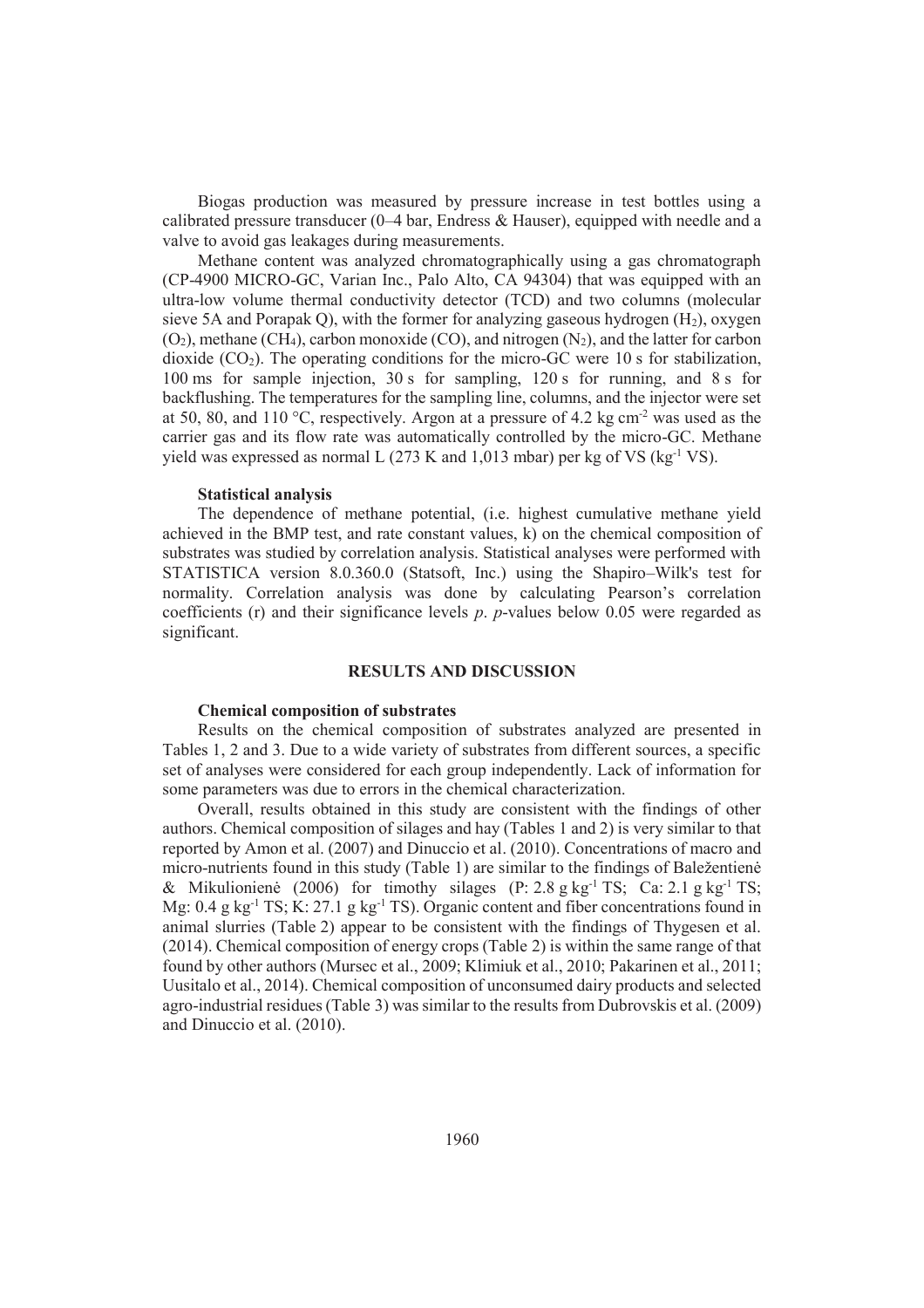| <b>Table 1.</b> Chemical composition of different silages from Estonia |  |  |  |  |  |  |
|------------------------------------------------------------------------|--|--|--|--|--|--|
|------------------------------------------------------------------------|--|--|--|--|--|--|

|                             |   | ಲ<br>$\Xi$ | $_{\rm SD}$ | $\circ$<br>$S\lambda$ | $\overline{S}$ |              | ු පු | S<br>킁<br>Hemi<br>ρО<br><u>ය ස</u> |      | Cellul<br>ळ<br>बर्<br>ã, | $_{\rm SD}$              | ာ<br>$\frac{60}{2}$ |                          | $\widehat{\infty}$<br>$\overline{\mathbf{g}}$<br>$\omega$ | $_{\rm SD}$ | ၵ<br>ී ම   | $_{\rm{S}}$ | $\widehat{\infty}$<br>$\overline{M}$<br><u>ය ස</u> |      | စ<br>$\times$ $\frac{5}{20}$ |     |
|-----------------------------|---|------------|-------------|-----------------------|----------------|--------------|------|------------------------------------|------|--------------------------|--------------------------|---------------------|--------------------------|-----------------------------------------------------------|-------------|------------|-------------|----------------------------------------------------|------|------------------------------|-----|
| Grass silage 4              |   | 31.4       | - 6.7       | 92.7                  | 0.5            | 14           | 9.2  | 219                                | 15.9 | ND                       | $\overline{\phantom{a}}$ | ${\rm ND}$          | $\overline{\phantom{a}}$ | 2.55                                                      | 0.3         | -61        | 0.8         | .44                                                | 0.15 | 24.5                         | 1.8 |
| Maiz silage 3 17.4 0.6 95.2 |   |            |             |                       |                | 0.5 98.5 8.5 |      | 266                                | 37.7 | ND                       | $\sim$                   | ND.                 | $\overline{\phantom{a}}$ | 1.97                                                      | 0.4         | 4.82       | 0.3         | 1.59                                               | 0.19 | 14.8                         | 0.9 |
| Silage mix* $19$ 29.4       |   |            |             | 8.6 92.0              | 1.8            | 147          | 25   | 178                                | 42   | ND                       | $\overline{\phantom{a}}$ | ND                  | $\overline{\phantom{a}}$ | 2.81                                                      | 0.5         | 9.22       | 2.3         | 1.95                                               | 0.3  | 23.5                         | 4.9 |
| Hay                         | 4 |            |             |                       |                | 99.2         | -16  |                                    | 53.5 | 354.6 39                 |                          | 58                  |                          | ND                                                        | ۰.          | ${\rm ND}$ |             | ND                                                 |      | ND                           |     |

Hay 4 91.3 0.4 93.7 1.5 99.2 16 272 53.5 354.6 39 58 21 ND - ND - ND - ND - ND - ND -<br>n: number of samples tested for same substrate (each sample was analyzed in triplicate); \* Mixture of different ratios of grasses and le

|                        |                                                                                      | <b>TS</b> | <b>SD</b> | VS            |           | Hemicellulose    |           | Cellulose |      | Lignin |      |
|------------------------|--------------------------------------------------------------------------------------|-----------|-----------|---------------|-----------|------------------|-----------|-----------|------|--------|------|
| Substrate              | <b>SD</b><br><b>SD</b><br>n<br>$(g kg-1 TS)$<br>$(\%)$<br>$\left(\frac{0}{0}\right)$ |           |           | $(g kg-1 TS)$ | <b>SD</b> | $(g kg^{-1} TS)$ | <b>SD</b> |           |      |        |      |
| <b>Animal slurries</b> |                                                                                      |           |           |               |           |                  |           |           |      |        |      |
| Pig slurry             |                                                                                      | 7.0       | 2.7       | 79.4          | 2.8       | 145              | 18        | 104       | 12.5 | 72     | 5.8  |
| Cattle slurry*         | 9                                                                                    | 7.8       | 2.8       | 78.2          | 3         | 107              | 13        | 167       |      | 112    | 10   |
| <b>Energy crops</b>    |                                                                                      |           |           |               |           |                  |           |           |      |        |      |
| Jerusalem Artichock    |                                                                                      | 21.4      | 1.3       | 95            | 4         | 49.8             |           | 234.6     | 36   | 53.8   |      |
| Sunflower              | $\gamma$                                                                             | 25.8      | 1.5       | 89            | 2.4       | 62.4             | 15        | 307       | 47.1 | 80     | 3.9  |
| Energy grass           |                                                                                      | 27.2      | 1.6       | 93            | 3.1       | 273.3            | 20        | 378.5     | 32.1 | 96.5   | 4.9  |
| Hemp                   |                                                                                      | 30.2      | 0.9       | 94            | 6         | 107              | 1.6       | 544       | 8    | 79.5   | 11.4 |
| Amur Silvergrass       |                                                                                      | 36.4      | 2.1       | 95            | 4.8       | 301              | 15        | 420       | 21.6 | 70     | 12.8 |
| Foxtail millet         |                                                                                      | 22        | 1.3       | 92            | 6.2       | 316              | 32        | 330       | 15.4 | 53.4   | 8.7  |

**Table 2.** Chemical composition of animal slurries, some energy crops and hay from Estonia

n: number of samples tested for same substrate (each sample was analyzed in triplicate);  $*$  TN = 4.32 (0.34) g kg<sup>-1</sup> TS.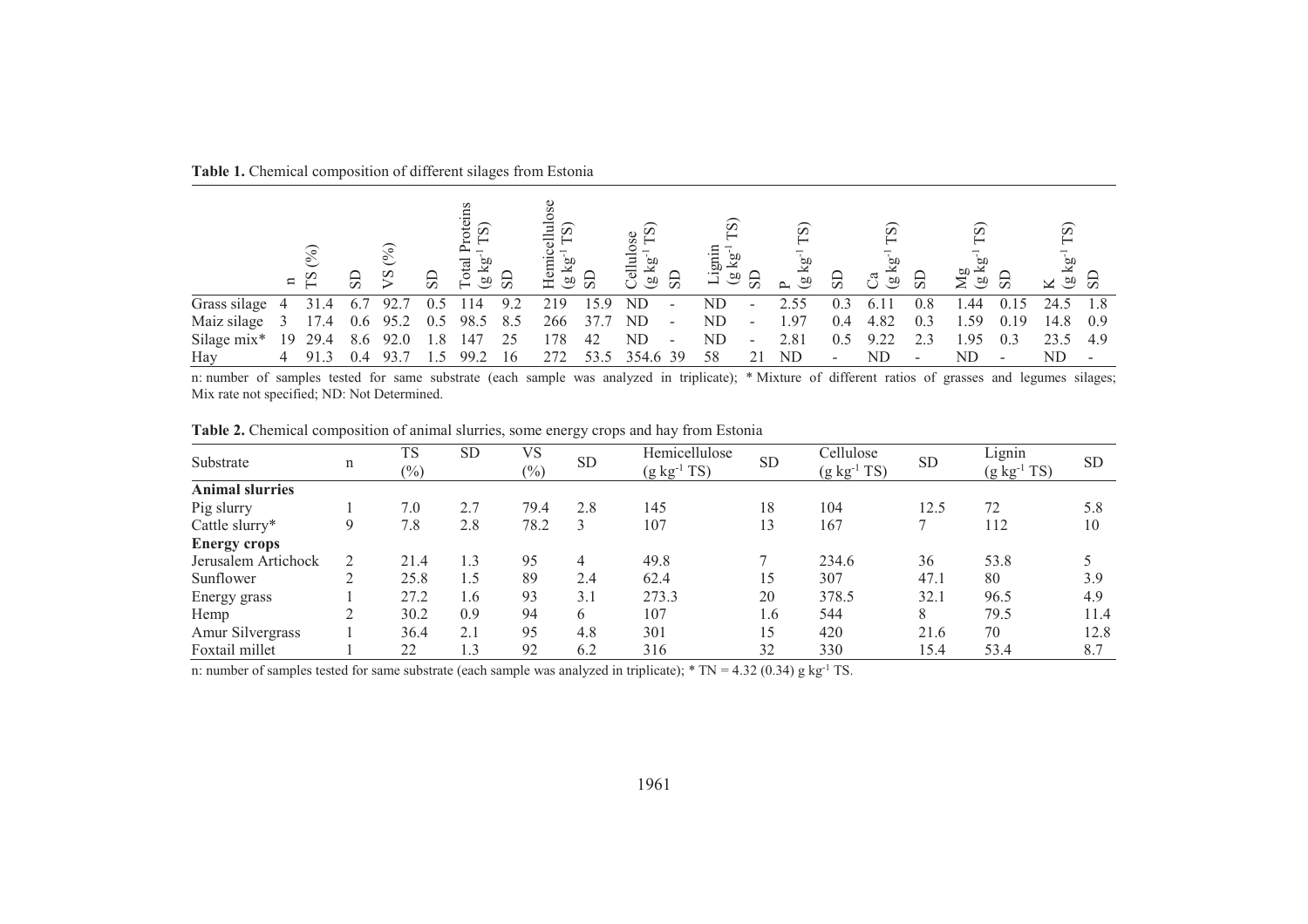# **Biochemical Methane Potential (BMP) and kinetic rate constants**

BMP and kinetics rates constants obtained in this study were compared with similar studies conducted in countries such as Finland, Denmark, Sweden, Hungary, Austria, among others.

BMP results are grouped according to their origin and presented in Table 4. Cumulative methane yields for grass silage, maize silage and mix silage were 319 L CH<sub>4</sub> kg<sup>-1</sup> VS, 307 L CH<sub>4</sub> kg<sup>-1</sup> VS and 296 L CH<sub>4</sub> kg<sup>-1</sup> VS, respectively. In a study conducted by Lehtomäki et al. (2008), they obtained a methane yield of grass silage of  $300-372$  L CH<sub>4</sub> kg<sup>-1</sup> VS. Those results are consistent with our findings.

For maize silage, Pobeheim et al. (2010) found methane potentials ranging from 295 to 370 L CH<sub>4</sub> kg<sup>-1</sup> VS. Our results from methane yield of hay (286 L CH<sub>4</sub> kg<sup>-1</sup> VS, Table 4) are similar to the result from Kaparaju et al. (2002) who found a value of  $270$  L CH<sub>4</sub> kg<sup>-1</sup> VS. Cattle and pig slurry presented a methane potential of  $238 \pm 42$  L CH<sub>4</sub> kg<sup>-1</sup> VS and 317 L CH<sub>4</sub> kg<sup>-1</sup> VS, respectively. Vedrenne et al. (2008) found methane potential for pig slurry of  $175-350$  L CH<sub>4</sub> kg<sup>-1</sup> VS. For cattle slurry, a methane potential of 243 L CH<sub>4</sub> kg<sup>-1</sup> VS was found in the study conducted by Steffen et al. (1998). Results on the methane potential of studied energy crops are presented in Table 4. Heiermann et al. (2009) found an average methane potential of  $280 \pm 30$  L CH<sub>4</sub> kg<sup>-1</sup> VS and  $297 \pm 108$  L CH<sub>4</sub> kg<sup>-1</sup> VS for hemp and Jerusalem artichoke, which are in agreement with the results of this study (289 L CH $_4$  kg<sup>-1</sup> VS and  $310$  L CH<sub>4</sub> kg<sup>-1</sup> VS, respectively). For sunflower, Antonopoulou et al. (2010) found a methane potential of 260 L kg<sup>-1</sup> VS, slightly lower than the value measured in this study  $(296$  L CH<sub>4</sub> kg<sup>-1</sup> VS).

Pokój et al. (2010) studied amur silver grass and obtained a methane potential of 210 L kg<sup>-1</sup> VS which is much lower than the result from this study (317 L CH<sub>4</sub> kg<sup>-1</sup> VS). Similarly, the methane yield of millet  $(323 \text{ L CH}_4 \text{ kg}^{-1} \text{ VS})$  was lower than those observed by Mahamat et al. (1989) (257 L CH<sub>4</sub> kg<sup>-1</sup> VS). This variation on the methane potential of sunflower, amur silver grass and millet could be explained by differences in harvesting time or chemical composition. For energy grass (Szarvasi-1), Janowszky & Janowszky (2002) have reported methane potential of 300–350 L CH<sub>4</sub> kg<sup>-1</sup> VS, slightly higher than the value of this study (290 L CH<sub>4</sub> kg<sup>-1</sup> VS).

To our knowledge, only few studies on dairy derived products have been conducted on the methane potential of unconsumed milk products (whey, expired milk, poor quality industrial leftovers). The authors have found a study conducted by Alkanok et al. (2013), in which results from dairy product wastes obtained was  $350 \text{ L } CH_4 \text{ kg}^{-1} \text{ VS}$ . Dinuccio et al. (2010) found a methanogenic potential of 501 L CH4 kg-1 VS for whey. This result appears to be within the same range of our findings  $(480-660 \text{ L CH}_4 \text{ kg}^{-1} \text{ VS})$ .

For grain mill residues, the methane yield observed in this study  $(328 \text{ L CH}_4 \text{ kg}^{-1} \text{ VS})$  was much higher than the results reported by Dubrovskis et al. (2009) who obtained a methane yield of 130 L CH<sub>4</sub> kg<sup>-1</sup> VS from grain mill wastes. This variation can be explained by the difference in the chemical composition of the substrate. Methane potential of distillery slops (358 L CH<sub>4</sub> kg<sup>-1</sup> VS, Table 4) was in the same range as the results obtained by Steffen et al. (1998) for fermentation slops (338 L CH<sub>4</sub> kg<sup>-1</sup> VS).

To characterize the conversion rate of selected substrates during anaerobic digestion, kinetic rate constants *k* were calculated and the values obtained are shown in Table 4. Kinetic rate constants are key elements to quantify the speed of substrate biodegradation.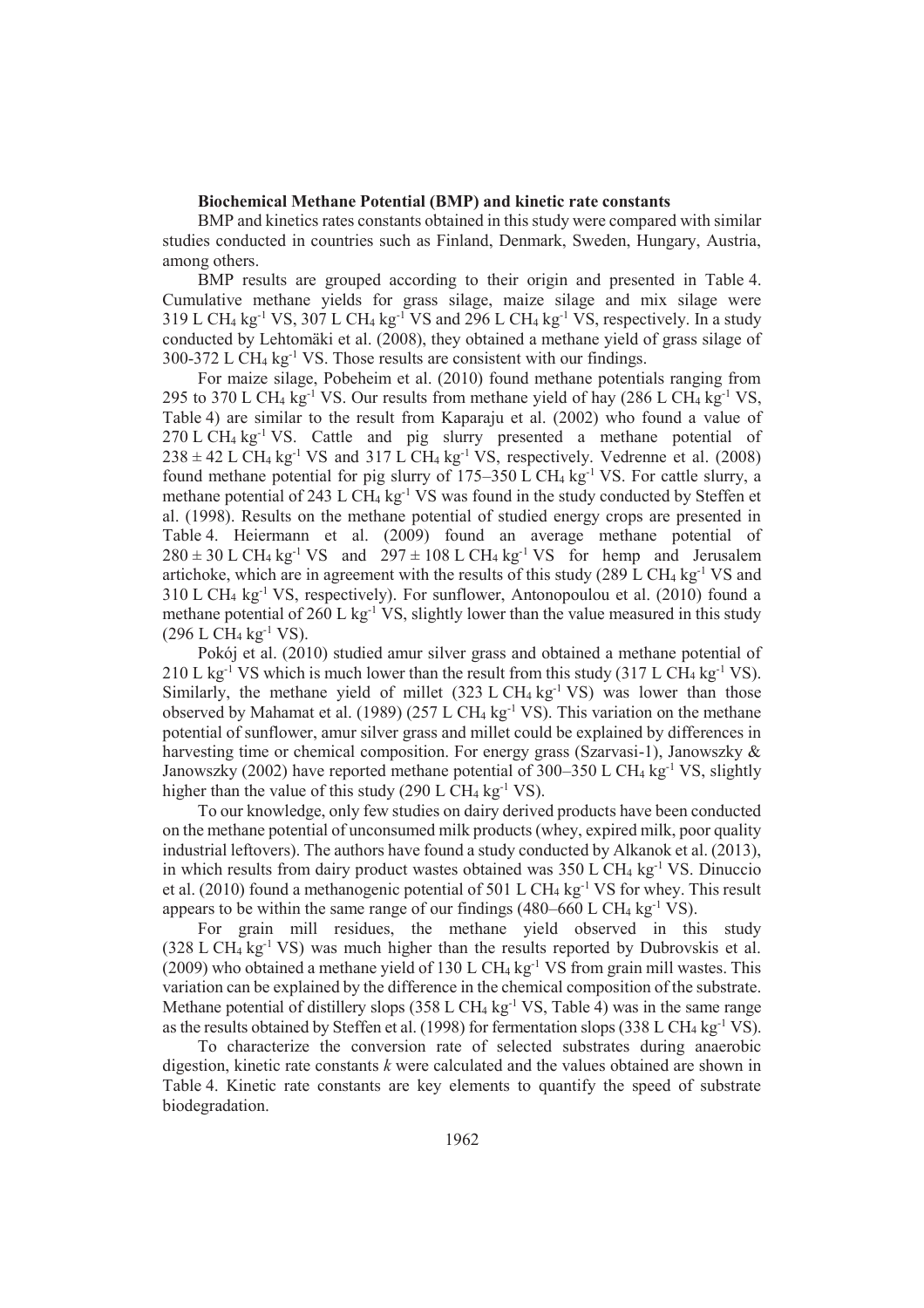| Substrate              | $\Box$ | s    | 51  | $\widehat{\circ}$<br>$\sim$<br>$^{2}$ | $_{\rm{SD}}$  | $\widehat{\infty}$<br>æ<br>$\widehat{\mathcal{P}}$<br>ー | $_{\rm{S}}$              | ω<br>ョ<br>Ω<br>귺<br>Hemi<br><u>ଅ</u><br>$\widehat{\mathfrak{g}}$ | $_{\rm SD}$              | $\circ$<br>Ō<br>σО<br>긍<br>ρÚ<br>(1) | 51                       | $\widehat{\infty}$<br>СIJ<br>6D<br><sub>o</sub> n | $_{\rm SD}$              | ns<br>σ<br>ಸ<br>СIJ<br>න<br>⊢ | $_{\rm SD}$              | [S]<br>Fats<br>⊻<br>60 | $\overline{\omega}$      |
|------------------------|--------|------|-----|---------------------------------------|---------------|---------------------------------------------------------|--------------------------|------------------------------------------------------------------|--------------------------|--------------------------------------|--------------------------|---------------------------------------------------|--------------------------|-------------------------------|--------------------------|------------------------|--------------------------|
| Unconsumed Cheese*     |        | 36.4 |     | 98                                    | .6            | ND                                                      | $\overline{\phantom{0}}$ | ND                                                               | -                        | ND                                   | $\overline{\phantom{a}}$ | ND                                                | $\overline{\phantom{a}}$ | 334                           | 200                      | 495                    | 234                      |
| <b>Unconsumed Milk</b> | 4      |      |     | 99                                    | 0.2           | ND                                                      | $\overline{\phantom{0}}$ | ND                                                               | $\overline{\phantom{0}}$ | ND                                   | $\overline{\phantom{a}}$ | ND                                                | $\overline{\phantom{a}}$ | 295                           | 53                       | 277                    | 63                       |
| Grain mill residues    |        | 86   |     | 92                                    | うつ            | 415                                                     |                          | 313.1                                                            | 96                       | 140                                  | 64                       | 50.7                                              | 10                       | ND                            | $\overline{\phantom{a}}$ | ND                     | $\overline{\phantom{a}}$ |
| Distillery slops       |        |      | 2.8 | $\Omega$                              | $\mathcal{A}$ | 455                                                     | 50                       | ND                                                               |                          | ND                                   | $\overline{\phantom{a}}$ | ND                                                | $\overline{\phantom{a}}$ | ND                            | $\overline{\phantom{0}}$ | ND                     |                          |

**Table 3.** Chemical composition of unconsumed milk products and selected agro-industrial residues

n: number of samples tested for same substrate (each sample was analyzed in triplicate); ND: Not Determined; \*: includes sour cream.

| Substrate              | n  | $CH4$ kg <sup>-1</sup> TS | <b>SD</b> | $CH4 L kg-1 VS$ | <b>SD</b> | $k d^{-1}$ | <b>SD</b> |
|------------------------|----|---------------------------|-----------|-----------------|-----------|------------|-----------|
| Grass silage           | 4  | 296                       | 19        | 319             | 19        | 0.172      | 0.02      |
| Maiz silage            |    | 292                       | 21        | 307             | 21        | 0.150      | 0.02      |
| Silage mix*            | 19 | 272                       | 31        | 296             | 31        | 0.230      | 0.05      |
| Hay                    |    | 268                       | 33        | 286             | 33        | 0.086      | 0.01      |
| Pig slurry             |    | 252                       | 21        | 317             | 21        | 0.139      | 0.13      |
| Cattle slurry          |    | 186                       | 42        | 238             | 41        | 0.092      | 0.04      |
| Jerusalem Artichocke   |    | 294                       | 4         | 310             |           | 0.179      | 0.02      |
| Sunflower              |    | 262                       | 8         | 296             | 15        | 0.154      | 0.04      |
| Energy grass           |    | 270                       | 17        | 290             | 19        | 0.061      | 0.06      |
| Hemp                   |    | 272                       | 9         | 289             | 11        | 0.095      | 0.01      |
| Amur Silvergrass       |    | 300                       | 32        | 317             | 38        | 0.064      | 0.06      |
| Foxtail millet         |    | 296                       | 27        | 323             | 29        | 0.101      | 0.10      |
| Unconsumed Cheese**    |    | 644                       | 60        | 658             | 56        | 0.260      | 0.07      |
| <b>Unconsumed Milk</b> |    | 478                       | 24        | 481             | 24        | 0.344      | 0.03      |
| Grain mill residues    |    | 300                       | 38        | 328             | 49        | 0.160      | 0.03      |
| Distillery slops       |    | 331                       | 35        | 358             | 33        | 0.131      | 0.03      |

**Table 4.** Kinetic rate constants are key elements to quantify the speed of substrate biodegradation

Distillery slops 2 331 35 358 33 0.131 0.03<br>n: number of samples tested for same substrate (each sample was analyzed in triplicate); \* Mixture of different ratios of grasses and legumes silages. Mix rate not specified; \*\*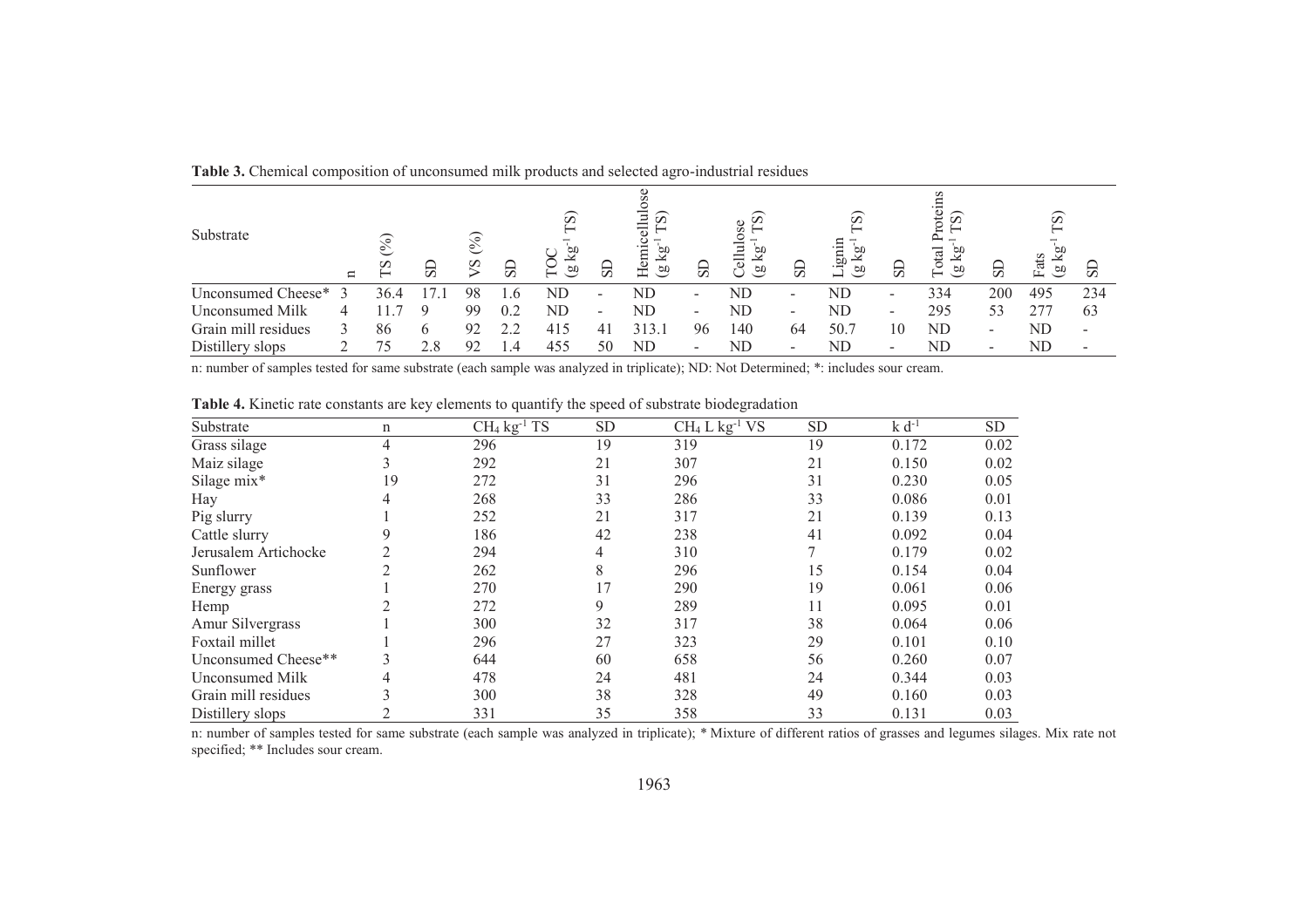The fastest kinetic rate constant was found for unconsumed milk products  $(0.344 \pm 0.03 \text{ d}^{-1})$  while the slowest was found for energy grass  $(0.061 \text{ d}^{-1})$ . As for agricultural biomass, k for grass silage, maize silage, silage mix and hay varied between  $0.086$  and  $0.230$  d<sup>-1</sup>. Chynoweth et al. (1993) found conversion rate constants for different ensiled substrates (millet, energycane, napiergrass) ranging from 0.072 to  $0.106$  d<sup>-1</sup>. In the case of animal slurries, k values for pig slurry were higher than for cattle slurry. Conversion rate constant for cattle manure  $(0.092 \text{ d}^{-1}, 1)$ , Table 4) is similar to the result from Sánchez et al. (2000) who found a value of  $0.086 \pm 0.004$  d<sup>-1</sup>.

As for energy crops, the highest k value was found for Jerusalem artichoke  $(0.179 \pm 0.02 \text{ d}^{\text{-1}})$ . This variation between the kinetic rates obtained could be explained by the concentration of the lignocellulosic fraction of the substrates. For agro-industrial substrates, the lowest rate was found for distillery slops  $(0.131 \pm 0.03 \text{ d}^{\text{-}1})$ . In a study conducted by Jiménez et al. (2004) on the anaerobic digestion of untreated molasses, a conversion rate constant of  $0.14 d<sup>-1</sup>$  (9g COD added) was found. Conversion rates of unconsumed dairy products  $(0.260-0.344 d^{-1})$ , Table 4) were slightly lower than results obtained by Najafpour et al. (2009) for cheese whey  $(0.358 d^{-1})$ . Different chemical composition of the substrates could explain the difference in the rates. All results are explained by the influence of biomass composition with the biodegradation rate. Substrates with high concentrations of compounds such as lignin will result in process slow-down. In our results, chemical composition variance between cattle and pig slurry can explain the difference on the kinetic rates.

## **Correlations between chemical composition and BMP**

Correlations between the cumulative methane production (in  $L CH_4$  kg<sup>-1</sup> TS) and the methane production rate constant with the chemical characteristics of substrates are presented in Table 5 and Figs 1 to 4.

| Variable              |    |          | Cumulative methane yield | Kinetic rate constant |              |  |  |  |
|-----------------------|----|----------|--------------------------|-----------------------|--------------|--|--|--|
|                       | n  | r        |                          | r                     |              |  |  |  |
| <b>TS</b>             | 60 | $-0.168$ | 0.221                    | $-0.109$              | 0.413        |  |  |  |
| <b>VS</b>             | 60 | 0.785    | ${}< 0.001*$             | 0.033                 | 0.8          |  |  |  |
| <b>TOC</b>            |    | 0.36     | 0.427                    | 0.425                 | 0.401        |  |  |  |
| <b>Total Proteins</b> | 37 | 0.767    | ${}< 0.001*$             | 0.249                 | 0.136        |  |  |  |
| Fats                  |    | 0.365    | 0.421                    | $-0.139$              | 0.765        |  |  |  |
| Hemicellulose         | 45 | 0.343    | $0.029*$                 | $-0.514$              | ${}< 0.001*$ |  |  |  |
| Cellulose             | 20 | $-0.1$   | 0.722                    | $-0.505$              | $0.023*$     |  |  |  |
| Lignin                | 18 | $-0.917$ | ${}< 0.001*$             | $-0.789$              | $0.008*$     |  |  |  |
| P                     | 26 | $-0.473$ | $0.016*$                 | 0.741                 | ${}< 0.001*$ |  |  |  |
| Ca                    | 26 | $-0.563$ | $0.002*$                 | 0.702                 | ${}< 0.001*$ |  |  |  |
| Mg                    | 26 | 0.059    | 0.771                    | 0.513                 | $0.007*$     |  |  |  |
| K                     | 26 | $-0.613$ | $\leq 0.001*$            | 0.764                 | $< 0.001*$   |  |  |  |

**Table 5.** Pearson's correlation of cumulative methane yields and kinetic rate constants with the chemical composition of agro-industrial substrates

\* Statistically significant correlations (*p* < 0.05).

Among the different chemical parameters, only VS, total proteins, hemicellulose, lignin, P, Ca and K showed significant influence on the methane yield as single independent variables (Table 5). As expected, one of the main parameters influencing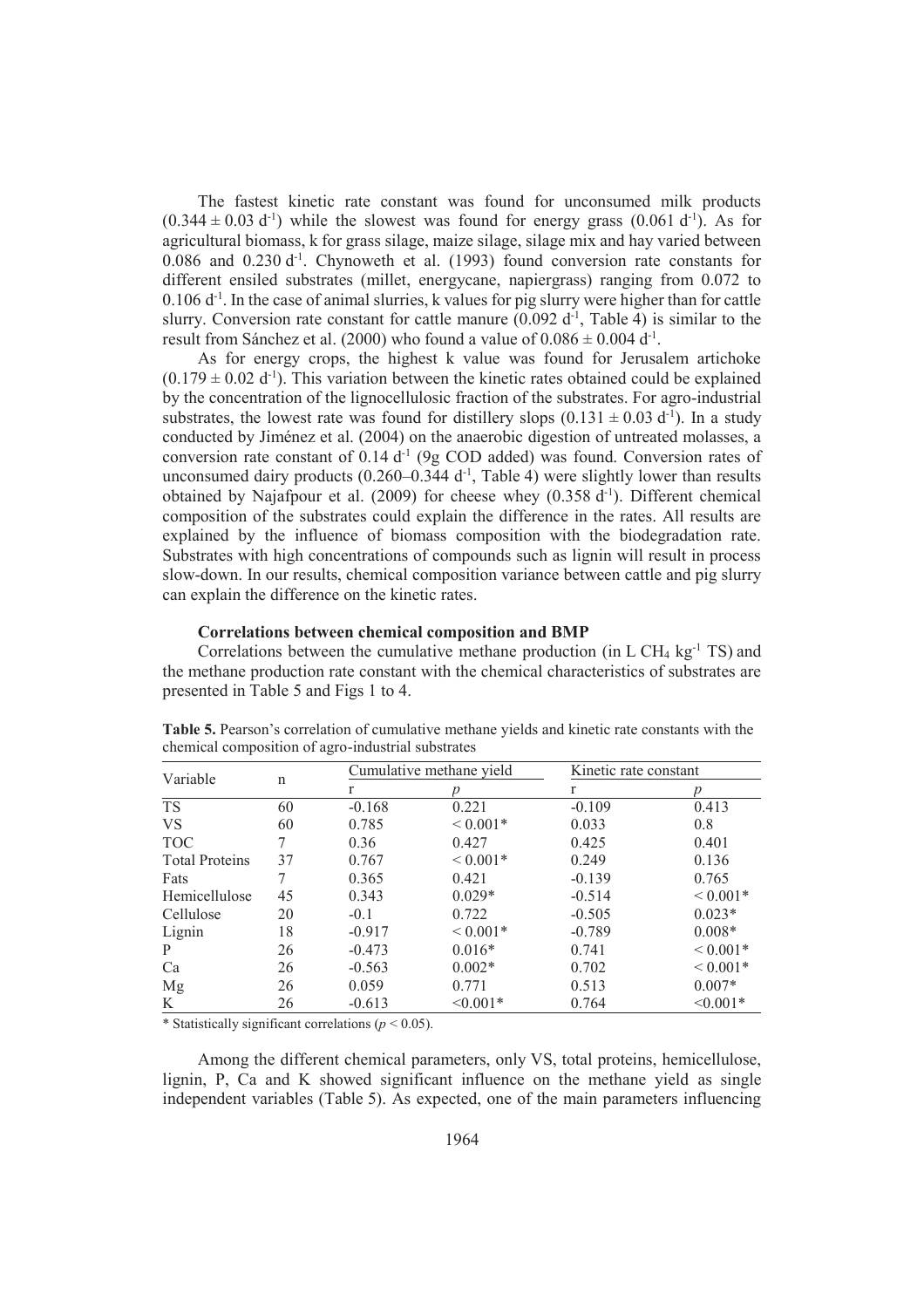methane yield was organic matter, i.e. VS content, whose correlation with methane production was significantly positive. Proteins, at optimal concentrations, are also known to stimulate methane formation positively and therefore high methane yield can be attained from substrates rich in proteins (Nielfa et al., 2015).



**Figure 1.** Pearson's correlation between methane yield and chemical parameters ( $p < 0.05$ ). 95% confidence intervals are presented in dash lines. Y-axis values may vary compared with others.

In the case of biomass fiber composition, hemicellulose correlated positively with methane production  $(p < 0.05)$ , although the correlation was poor. For cellulose, no significant correlation was found. Previous studies confirm that cellulose and hemicellulose can be bioconverted into methane and carbon dioxide during anaerobic digestion. However, degradation rate of cellulose depends mainly on whether it is ligninincrusted or in a crystalline form (Klimiuk et al., 2010). Lignin content presented a strong negative correlation with methane production. Our results appear to be consistent with the findings of other authors (Klimiuk et al., 2010; Triolo et al., 2011; Pecorini et al., 2016).

Macronutrients (P, Ca, and K) were only measured for silages and their Pearson's correlations with methane yield were found negative and statistically significant. P and Ca are known for being essential for metabolic reactions and growth of anaerobic bacteria, but they can become toxic when present in high concentrations (Van Langerak et al., 1998; Chen et al., 2008). In our study, concentrations of these elements in the biomass were not excessively high to provoke a negative effect on methane production. So, it can be assumed that variations on the chemical composition of crops samples such as grasses, silages and hay and its different ratios affected the methane yield and therefore attributed for the negative correlation obtained.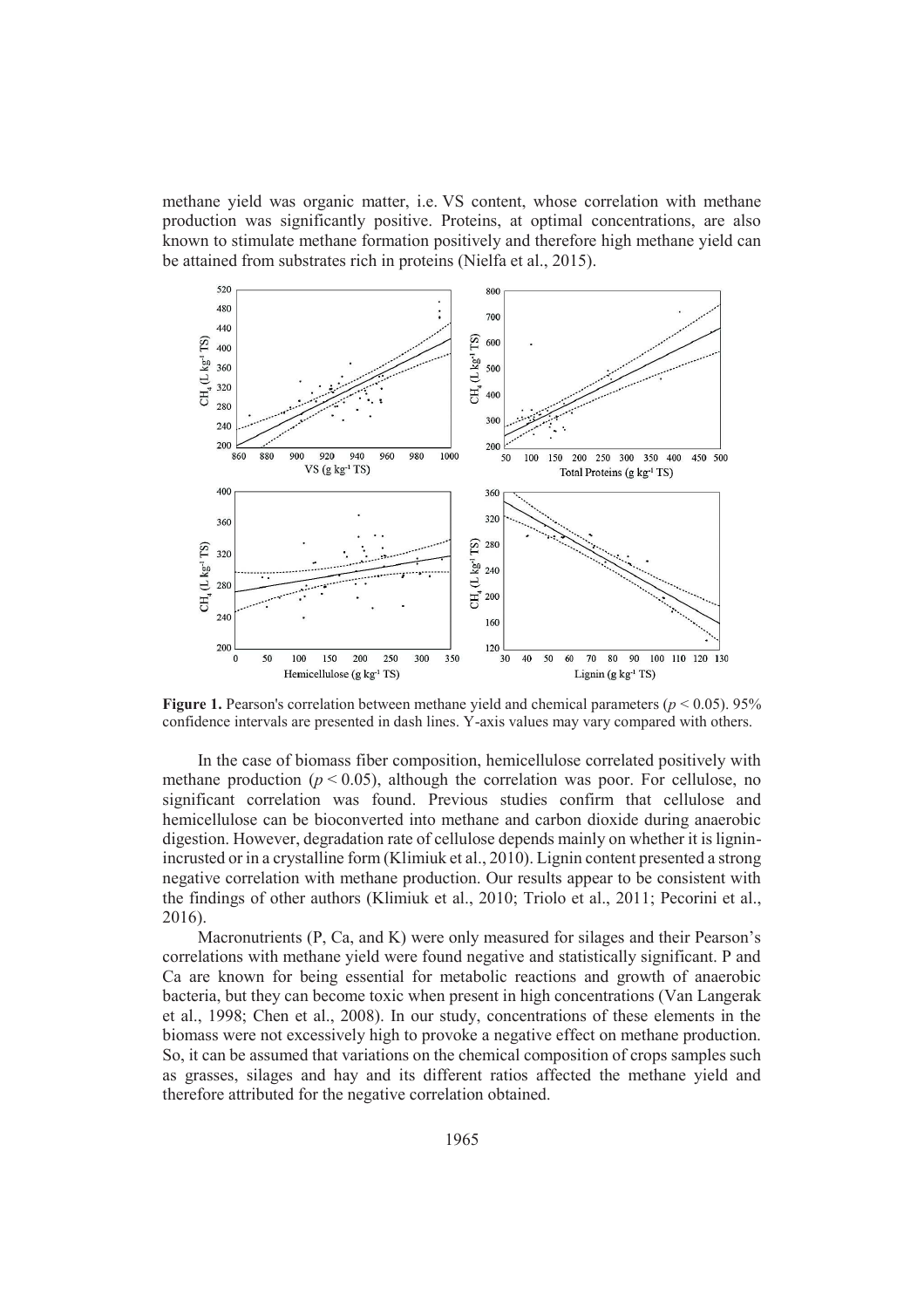

**Figure 2.** Pearson's correlation between methane yield and chemical parameters ( $p < 0.05$ ). 95% confidence intervals are presented in dash lines. Y-axis values may vary compared with others.



**Figure 3.** Pearson's correlation between methane production rate constant and chemical parameters (*p* < 0.05). 95% confidence intervals are presented in dash lines. Y-axis values may vary compared with others.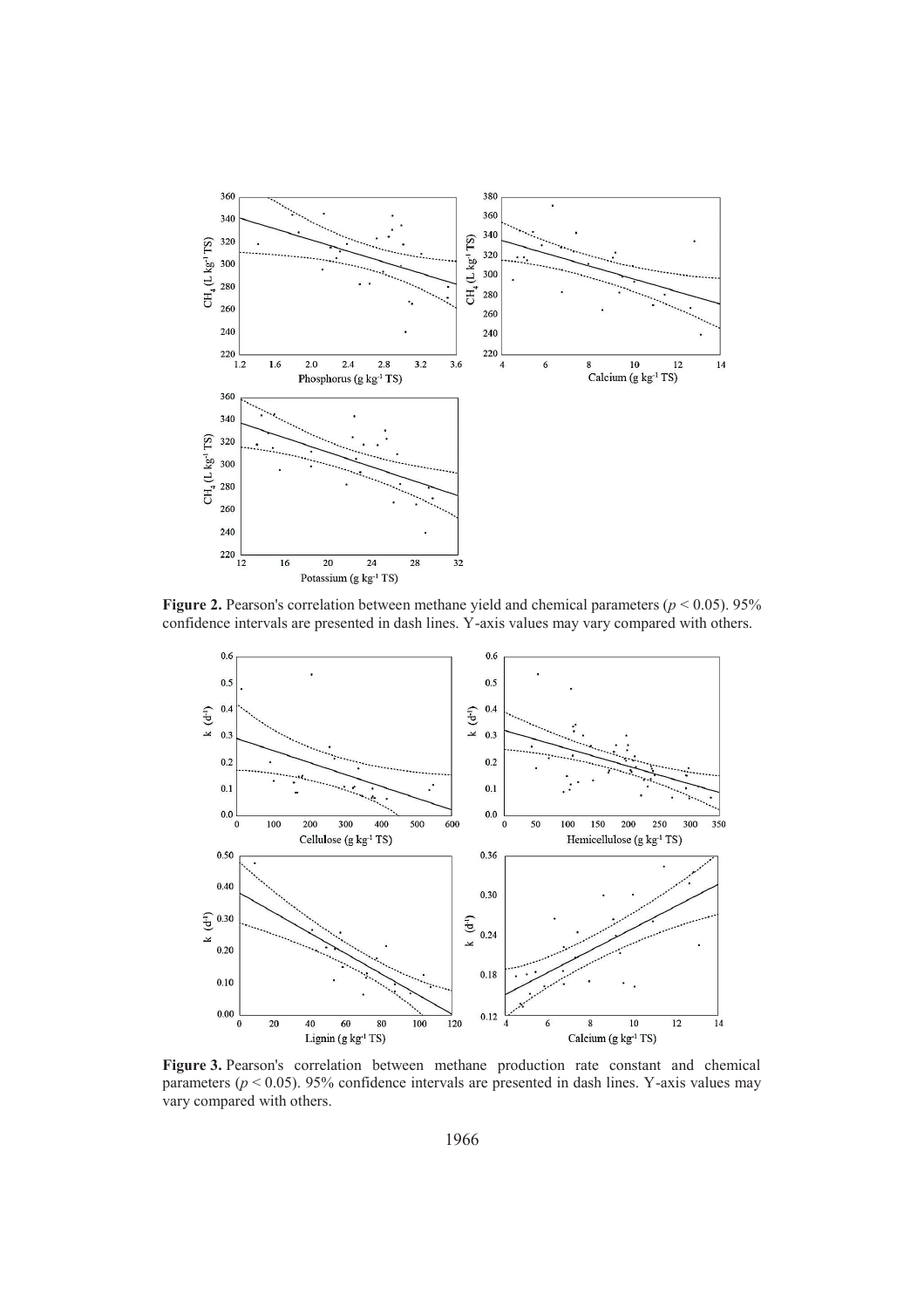

**Figure 4.** Pearson's correlation between methane production rate constant and chemical parameters ( $p < 0.05$ ). 95% confidence intervals are presented in dash lines. Y-axis values may vary compared with others.

Accumulation of mineral elements in plants depends on soil properties, cultivation and fertilization, climate, harvesting time as well as plant properties (Juknevičius & Sabienė, 2007). Various plant species have a different ability to accumulate mineral elements, therefore content of Ca, P and K can differ significantly in different crops, especially between legume and grass species (Baležentienė & Mikulionienė, 2006). Concerning the methane production rate constant (k), positive correlations ( $p < 0.05$ ) were only found for P, Ca, Mg and K (Table 5, Figs 3 and 4). These results suggest that P and light metal ions enhance the speed of the anaerobic biodegradation process. The most rapid bioconversion of studied substrates occurred in the tests with unconsumed milk products which contained high amount of proteins. In contrast, Figs 3 and 4 showed that high concentration of lignocellulosic material (hemicellulose, cellulose and lignin) in the substrate, resulted in low rate of methane production.

#### **CONCLUSIONS**

This study confirmed that studied Estonian substrates are suitable for bioenergy production by means of anaerobic digestion. Methane potential from unconsumed milk products should be considered for its integration into the Estonian energy market for bioenergy production. However, special attention on inhibitors control shall be considered from this kind of biomass to avoid process failure. Herbal biomass such as energy crops, silages, and hay presented also relatively high biochemical methane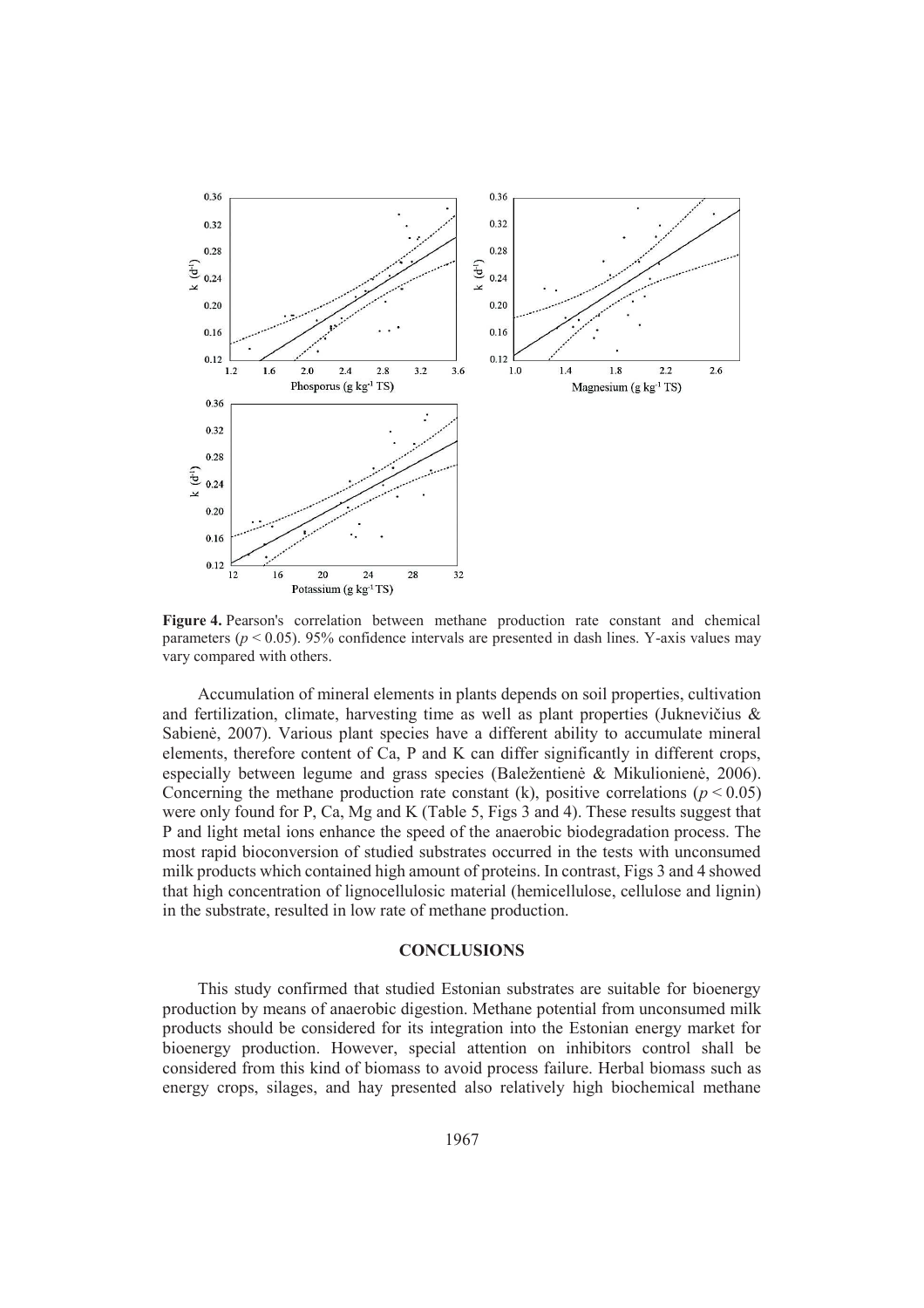potential. Due to their high availability in Estonia, these substrates could be considered as potential source for biogas production in rural areas, and be considered as suitable cosubstrates to animal slurries to increase biogas yield. As biogas is produced mainly from landfills and sewage sludge, methanisation of agro-industrial wastes could represent a potential effort to reach the established goal to cover 3% of transport energy use by 2020.

Correlation of chemical composition parameters identified lignin with the highest influence on specific methane yields. Methane yield decreases when lignin content and fibre fractions increases. Although, anaerobic digestion of agro-industrial wastes is extensively used in countries such Denmark, Germany, Austria, Sweden, in Estonia the utilization of such substrates in anaerobic digestion plants have not been widely applied. The results of this study positively highlight the bioenergy potential of studied substrates for the Estonian renewable energy mix.

ACKNOWLEDGEMENTS. We would like to thank the Archimedes Foundation for the PhD grant and Eesti Energia for co-funding the research of bioconversion of Estonian wastes and crops. This research was co-funded by the Estonian Targeted Funding project SF0690063s08. We greatly thank our laboratory specialist Liina Nurk for helping us with the technical work. We would also like to thank Prof. Henri-Charles Dubourguier (RIP) for his expertise and support during the development of this research. We would also like to thank the Research Center of Universidad de Medellin for providing sources for completing this work.

## **REFERENCES**

- Alkanok, G., Demirel, B. & Onay, T.T. 2013. Determination of biogas generation potential as a renewable energy source from supermarket wastes. *Waste Management* **34**, 134–140.
- Amon, T., Amon, B., Kryvoruchko, V., Werner Zollitsch, W., Mayer, K. & Gruber, L. 2007. Biogas production from maize and dairy cattle manure-Influence of biomass composition on the methane yield. Agriculture. *Ecosystems and Environment* **118**, 173–182.
- Antonopoulou, G., Stamatelatou, K. & Lyberatos, G. 2010. Exploitation of rapeseed and sunflower residues for methane generation through anaerobic digestion: the effect of pretreatment. *Chemical Engineering Transactions* **20**, 253–258.
- Astover, A., Roostalu, H., Kukk, L., Muiste, P., Padari, A., Suuster, E. & Ostroukhova, A. 2008. Potentsiaalne maaressurss bioenergia tootmiseks (Potential land resource for bioenergy production). *Eesti Põllumees* **38**, 17.
- Baležentienė, L. & Mikulionienė, S. 2006. Chemical composition of Galega mixtures silages. *Agronomy Research* **4**, 483–492.
- Chen, Y., Cheng, J.J. & Creamer, K.S. 2008. Inhibition of anaerobic digestion process: A review. *Bioresource Technology* **99**, 4044–4064.
- Chynoweth, D.P., Turick, C.E., Owens, J.M., Jerger, D.E. & Peck, M.W. 1993. Biochemical methane potential of biomass and waste feedstocks. *Biomass & Bioenergy* **5**, 95–111.
- Connerty, H.V. & Briggs, A.R. 1966. Determination of serum calcium by means of orthocresolphthalein complexone. *American Journal of Clinical Pathology* **45**, 290–296.
- Dinuccio, E., Balsari, P., Gioelli, F. & Menardo, S. 2010. Evaluation of the biogas productivity potential of some Italian agro-industrial biomasses. *Bioresource Technology* **101**, 3780–3783.
- Dubrovskis, V., Plume, I., Kotelenecs, V. & Straume, I. 2009. Investigation of biogas production from relatively dry biomass. *In: Proceedings 8th International Scientific Conference on Engineering for Rural Development*, Jelgava, LV, pp. 239–242.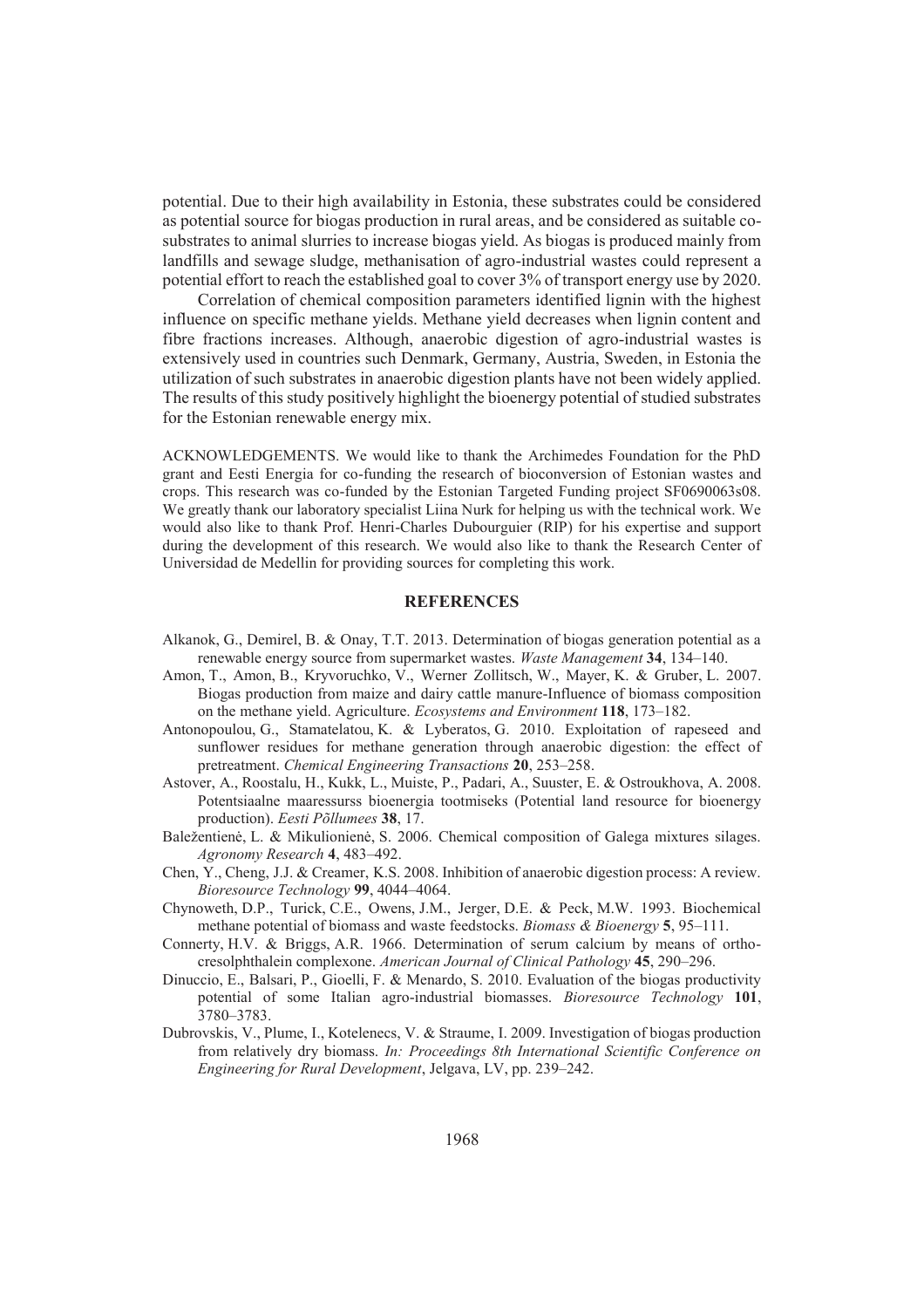- Frank, S., Bottcher, H., Gusti, M., Havlik, P., Klaassen, G., Kindermann, G. & Obersteiner, M. 2016. Dynamics of the land use, land use change, and forestry sink in the European Union: the impacts of energy and climate targets for 2030. *Climate change* **138**, 253–266.
- Gissen, C., Prade, T., Kreuger, E., Nges, I.A., Rosenqvist, H., Svensson, S.E., Lantz, M., Mattsson, J.E., Borjesson, P. & Bjornsson, L. 2014. Comparing energy crops for biogas production Yields, energy input and costs in cultivation using digestate and mineral fertilization. *Biomass & Bioenergy* **64**, 199–210.
- Gunaseelan, V.N. 2009. Biomass estimates, characteristics, biochemical methane potential, kinetics and energy flow from Jatropha curcas on dry lands. *Biomass & Bioenergy* **33**, 589–596.
- Heaton, F.W. 1960. Determination of magnesium by the titan yellow and ammonium phosphate methods. *Journal of Clinical Pathology* **13**, 358–360.
- Heiermann, M., Plöchl, M., Linke, B., Schelle, H. & Herrmann, C. 2009. Biogas crops Part I: Specifications and suitability of field crops for anaerobic digestion. *Agricultural Engineering International: the CIGR Ejournal*. Manuscript **187** (XI).
- Herrmann, C., Idler, C. & Heiermann, M. 2016. Biogas crops grown in energy crop rotations: Linking chemical composition and methane production characteristics. *Bioresource Technology* **206**, 23–35.
- ISO/DIS 15681-1. 2001. Determination of orthophosphate and total phosphorus contents by flow analysis (FIA and CFA) – Part 1: Method by Flow Injection Analysis (FIA).
- Janowszky, J. & Janowszky, Z. 2002. 'Szarvasi-1' energygrass. *Agricultural Research Development Institute P.U.C.*, *http://www.energiafu.hu/nemesit\_en.html, 2017*.
- Jiménez, A.M., Borja, R. & Martin, A. 2004. A comparative kinetic evaluation of the anaerobic digestion of untreated molasses and molasses previously fermented with Penicillium decumbens in batch reactors. *Biochemical Engineering Journal* **18**, 121–132.
- Juknevičius, S. & Sabienė, N. 2007. The content of mineral elements in some grasses and legumes. *Ecologija* **52**, 44–52.
- Kaparaju, P., Luostarinen, S., Kalmari, E., Kalmari, J. & Rintala, J. 2002. Co-digestion of energy crops and industrial confectionery wastes with cow manure: Batch-scale and farm-scale evaluation. *Water Science & Technology* **45**, 275–280.
- Klimiuk, E., Pojój, T., Budzński, W. & Dubis, B. 2010. Theoritical and observed biogas production from plant biomass of different fibre contents. *Bioresource Technology* **101**, 9527–9535.
- Lehtomäki, A., Viinikainen, T.A. & Rintala, J.A. 2008. Screening boreal energy crops and crop residues for methane biofuel production. *Biomass & Bioenergy* **32**, 541–550.
- Luna-delRisco, M., Normak, A. & Orupõld, K. 2011. Biochemical methane potential of different organic wastes and energy crops from Estonia. *Agronomy Research* **9**, 331–342.
- Mahamat, A.Y., Gourdon, R., Leger, P. & Vermande, P. 1989. Methane recovery by anaerobic digestion of cellulosic materials available in Sahel. *Biological Wastes* **30**, 181–197.
- Merrill, A.L. & Watt, B.K. 1955. Energy value of foods, basis and derivation. Agriculture Handbook No. 74. *Unites States Department of Agriculture*, Washington D.C, 105 pp
- Merrill, A.L. & Watt, B.K. 1973. Energy value of foods: basis and derivation. Agriculture Handbook No. 74. *United States Department of Agriculture*, Washington D.C, 105 pp
- Munoz, R., Meier, L., Diaz, I. & Jeison, D. 2015. A review on the state-of-the-art of physical/chemical and biological technologies for biogas upgrading. *Reviews in environmental science and bio-technology* **14**, 727–759.
- Mursec, B., Vindis, P., Janzekovic, M., Brus, M. & Cus, F. 2009. Analysis of different substrates for processing into biogas. *Journal of Achievement in Materials and Manufacturing Engineering* **37**, 652–659.